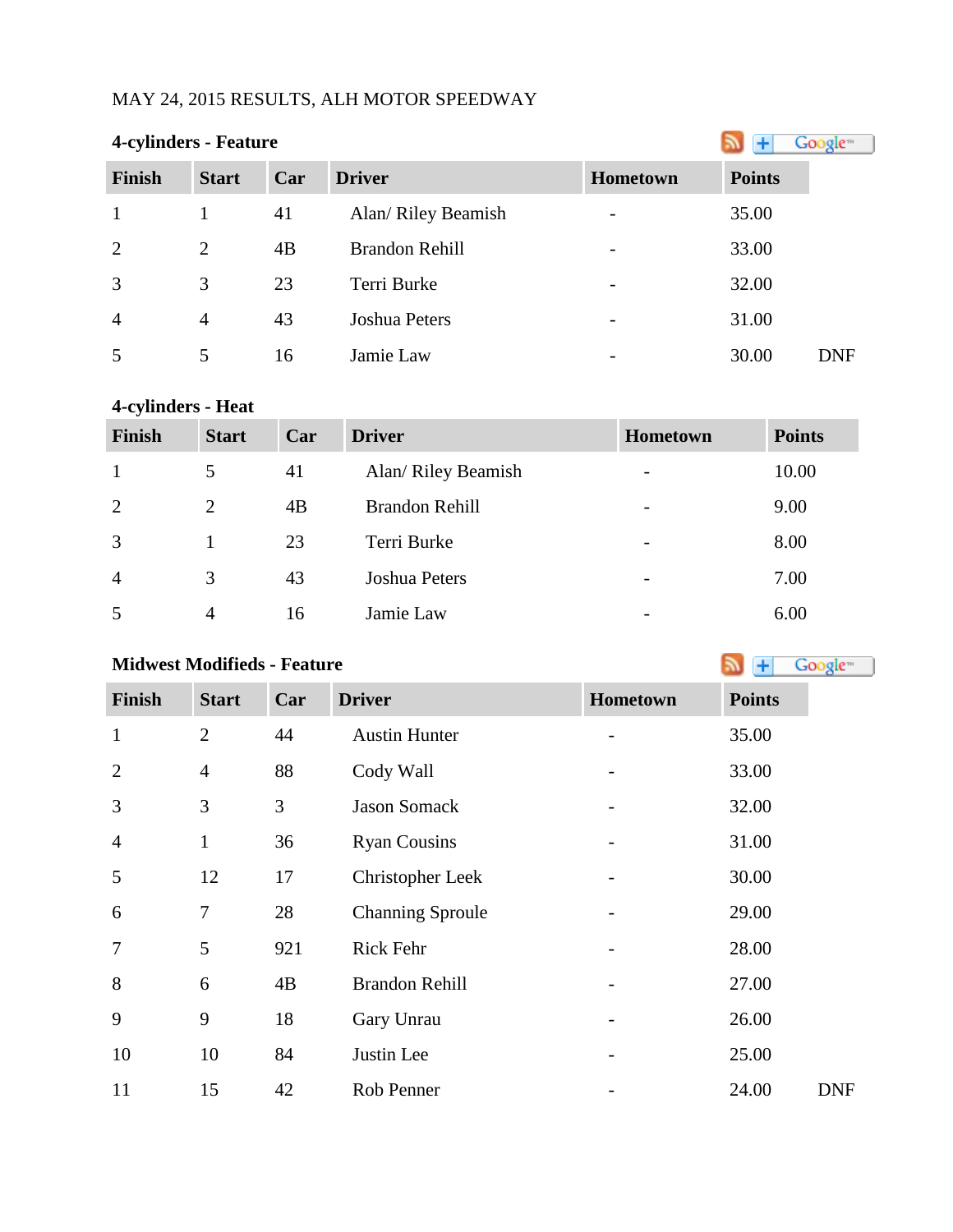| 12 | 11 | 22K | Mark Kohaykewych | $\overline{\phantom{0}}$ | 23.00 | <b>DNF</b> |
|----|----|-----|------------------|--------------------------|-------|------------|
| 13 | 8  | 55  | Murray Kozie     | $\overline{\phantom{0}}$ | 22.00 | <b>DNF</b> |
| 14 | 14 | 95  | <b>Ted Doell</b> | $\overline{\phantom{0}}$ | 21.00 | <b>DNF</b> |
| 15 | 13 | 37  | Roger Boisjoli   | -                        | 20.00 | <b>DNF</b> |

### **Midwest Modifieds - Heat 2**

| <b>Finish</b>  | <b>Start</b>   | Car | <b>Driver</b>           | <b>Hometown</b>   | <b>Points</b> |
|----------------|----------------|-----|-------------------------|-------------------|---------------|
| 1              | 1              | 44  | <b>Austin Hunter</b>    |                   | 10.00         |
| 2              | $\overline{2}$ | 88  | Cody Wall               | $\qquad \qquad -$ | 9.00          |
| 3              | 7              | 4B  | <b>Brandon Rehill</b>   |                   | 8.00          |
| $\overline{4}$ | 6              | 55  | Murray Kozie            | -                 | 7.00          |
| 5              | 3              | 84  | Justin Lee              | $\qquad \qquad -$ | 6.00          |
| 6              | 5              | 17  | <b>Christopher Leek</b> |                   | 5.00          |
| 7              | $\overline{4}$ | 95  | <b>Ted Doell</b>        | -                 | 4.00          |

## **Midwest Modifieds - Heat 1**

| <b>Finish</b>  | <b>Start</b>   | Car | <b>Driver</b>           | <b>Hometown</b> | <b>Points</b> |
|----------------|----------------|-----|-------------------------|-----------------|---------------|
| $\mathbf{1}$   | $\overline{2}$ | 36  | <b>Ryan Cousins</b>     |                 | 10.00         |
| $\overline{2}$ | 1              | 3   | <b>Jason Somack</b>     |                 | 9.00          |
| 3              | 3              | 921 | <b>Rick Fehr</b>        |                 | 8.00          |
| $\overline{4}$ | $\overline{4}$ | 28  | <b>Channing Sproule</b> |                 | 7.00          |
| 5              | 5              | 18  | Gary Unrau              |                 | 6.00          |
| 6              | 6              | 22K | Mark Kohaykewych        |                 | 5.00          |
| $\overline{7}$ | 7              | 37  | Roger Boisjoli          |                 | 4.00          |
| 8              | 8              | 42  | Rob Penner              |                 | 0.00          |

# **Modifieds - Feature**

| <b>Finish</b> | <b>Start</b> | Car | <b>Driver</b>      | Hometown                 | <b>Points</b> |
|---------------|--------------|-----|--------------------|--------------------------|---------------|
|               |              |     | <b>Scott Greer</b> | $\overline{\phantom{a}}$ | 35.00         |
| 2             |              | 10W | Ward Imrie         | $\overline{\phantom{a}}$ | 33.00         |
| 3             |              |     | Jeff Pritchard     | $\overline{\phantom{a}}$ | 32.00         |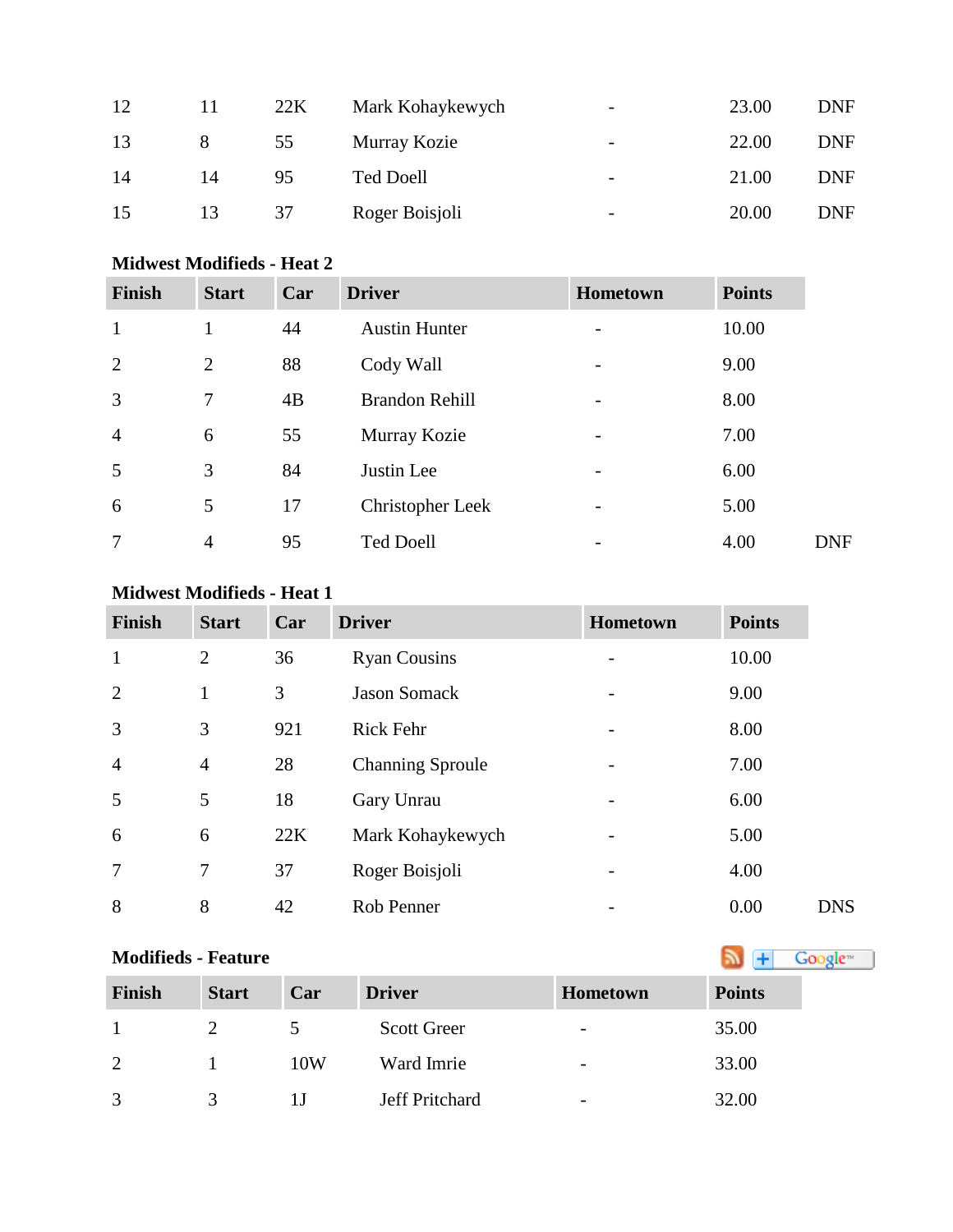| 4 | 24 | James Wall | $\overline{\phantom{0}}$ | 31.00 |     |
|---|----|------------|--------------------------|-------|-----|
| 5 | 9M | Lee Mcrae  | $\overline{\phantom{0}}$ | 0.00  | DNS |

#### **Modifieds - Heat**

| <b>Finish</b>  | <b>Start</b>   | Car | <b>Driver</b>         | <b>Hometown</b>          | <b>Points</b> |            |
|----------------|----------------|-----|-----------------------|--------------------------|---------------|------------|
| 1              | 5              | 10W | Ward Imrie            | $\overline{\phantom{a}}$ | 10.00         |            |
| 2              | $\overline{2}$ | 5   | <b>Scott Greer</b>    | $\overline{\phantom{a}}$ | 9.00          |            |
| 3              |                | 1J  | <b>Jeff Pritchard</b> | $\overline{\phantom{a}}$ | 8.00          |            |
| $\overline{4}$ | $\overline{4}$ | 24  | James Wall            | $\overline{\phantom{a}}$ | 7.00          |            |
| 5              | 3              | 9M  | Lee Mcrae             | $\overline{\phantom{a}}$ | 0.00          | <b>DNS</b> |

## **PureStocks - Feature Algebra 2019 Coolers**

| <b>Finish</b>  | <b>Start</b>   | Car | <b>Driver</b>        | Hometown                     | <b>Points</b> |            |
|----------------|----------------|-----|----------------------|------------------------------|---------------|------------|
| $\mathbf{1}$   | $\overline{2}$ | 2T  | Derek Pollock        | $\qquad \qquad -$            | 35.00         |            |
| $\overline{2}$ | 6              | 8   | Rod Wolfe            |                              | 33.00         |            |
| 3              | 3              | 6   | Nathan Klaassen      |                              | 32.00         |            |
| $\overline{4}$ | $\overline{4}$ | 26  | <b>Andrew Thomas</b> |                              | 31.00         |            |
| 5              | $\mathbf{1}$   | 445 | Marv Klaassen        |                              | 30.00         |            |
| 6              | 8              | 37  | <b>Steve Redman</b>  |                              | 29.00         |            |
| $\overline{7}$ | 11             | 86  | Sian Kroeker         |                              | 28.00         |            |
| 8              | 7              | 02  | <b>Emerson Hamm</b>  |                              | 27.00         | <b>DNF</b> |
| 9              | 5              | 21C | Cole Manydanuk       |                              | 26.00         | <b>DNF</b> |
| 10             | 9              | 25  | <b>Brad Wall</b>     | -                            | 25.00         | <b>DNF</b> |
| 11             | 10             | 95  | Al Unger             | $\qquad \qquad \blacksquare$ | 24.00         | <b>DNF</b> |
| 12             | 12             | 5   | Jordon Wasnie        |                              | 0.00          | <b>DNS</b> |

## **Pure Stocks - Heat 2**

| Finish        | <b>Start</b> | Car | <b>Driver</b>        | <b>Hometown</b>          | <b>Points</b> |
|---------------|--------------|-----|----------------------|--------------------------|---------------|
|               | 4            | 2T  | Derek Pollock        | $\overline{\phantom{a}}$ | 10.00         |
| 2             | 5.           | 26  | <b>Andrew Thomas</b> | $\overline{\phantom{a}}$ | 9.00          |
| $\mathcal{R}$ |              |     | Rod Wolfe            | $\overline{\phantom{m}}$ | 8.00          |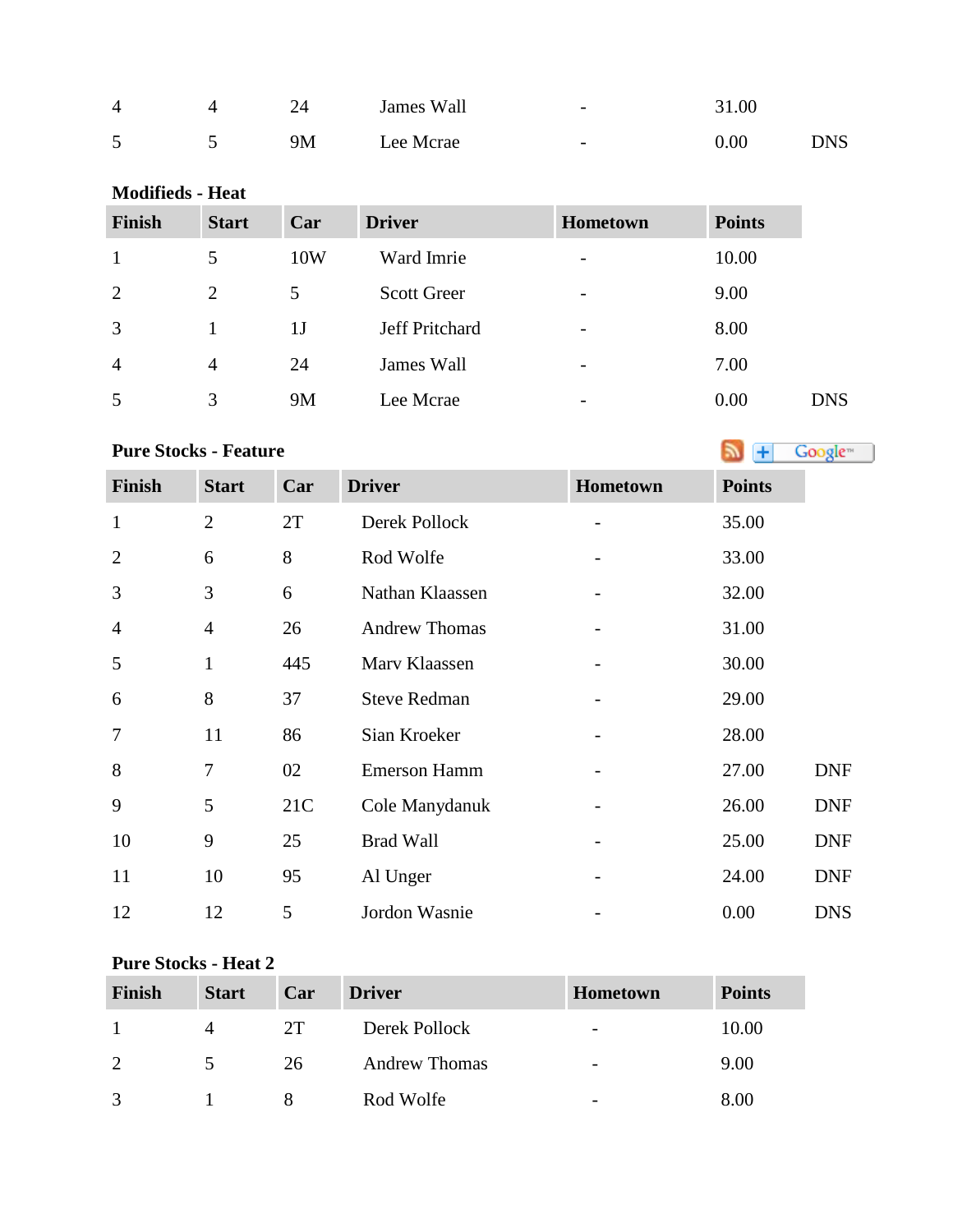| $\overline{4}$ |              |    | <b>Steve Redman</b> | $\overline{\phantom{0}}$ | 7.00     |            |
|----------------|--------------|----|---------------------|--------------------------|----------|------------|
| 5              | <sub>0</sub> | 95 | Al Unger            | $\overline{\phantom{a}}$ | $6.00\,$ |            |
| 6              |              |    | Jordon Wasnie       | $\overline{\phantom{a}}$ | $0.00\,$ | <b>DNS</b> |

## **Pure Stocks - Heat 1**

| <b>Finish</b>  | <b>Start</b>   | Car | <b>Driver</b>       | <b>Hometown</b> | <b>Points</b> |
|----------------|----------------|-----|---------------------|-----------------|---------------|
| 1              | 3              | 445 | Mary Klaassen       |                 | 10.00         |
| $\overline{2}$ | $\overline{2}$ | 6   | Nathan Klaassen     |                 | 9.00          |
| 3              | 4              | 21C | Cole Manydanuk      |                 | 8.00          |
| $\overline{4}$ | 5              | 02  | <b>Emerson Hamm</b> | -               | 7.00          |
| 5              | 6              | 25  | <b>Brad Wall</b>    | -               | 6.00          |
| 6              |                | 86  | Sian Kroeker        | -               | 5.00          |

## **StreetStock - Feature Street Stock - Feature**

| <b>Finish</b>  | <b>Start</b>   | Car            | <b>Driver</b>         | Hometown | <b>Points</b> |
|----------------|----------------|----------------|-----------------------|----------|---------------|
| $\mathbf{1}$   | 1              | 80             | <b>Jesse Pederson</b> |          | 35.00         |
| $\overline{2}$ | 3              | 39             | <b>Shawn Teunis</b>   |          | 33.00         |
| $\overline{3}$ | 5              | 53A            | <b>Billy Maruca</b>   |          | 32.00         |
| $\overline{4}$ | $\overline{4}$ | 11SR           | Shawn Holden          |          | 31.00         |
| 5              | $\tau$         | 2              | Derek Pollock         |          | 30.00         |
| 6              | $\overline{2}$ | 70             | <b>Jesse Teunis</b>   |          | 29.00         |
| $\overline{7}$ | 8              | $\overline{4}$ | Doug Perrier          |          | 28.00         |
| 8              | 6              | 76             | <b>Brent Douglas</b>  |          | 27.00         |

#### **Street Stock - Heat**

| <b>Finish</b>  | <b>Start</b>   | Car  | <b>Driver</b>         | <b>Hometown</b> | <b>Points</b> |
|----------------|----------------|------|-----------------------|-----------------|---------------|
|                | 8              | 80   | <b>Jesse Pederson</b> |                 | 10.00         |
| 2              | 5              | 70   | Jesse Teunis          |                 | 9.00          |
| 3              |                | 39   | <b>Shawn Teunis</b>   |                 | 8.00          |
| $\overline{4}$ | 2              | 11SR | Shawn Holden          |                 | 7.00          |
|                | $\overline{A}$ | 53A  | <b>Billy Maruca</b>   |                 | 6.00          |